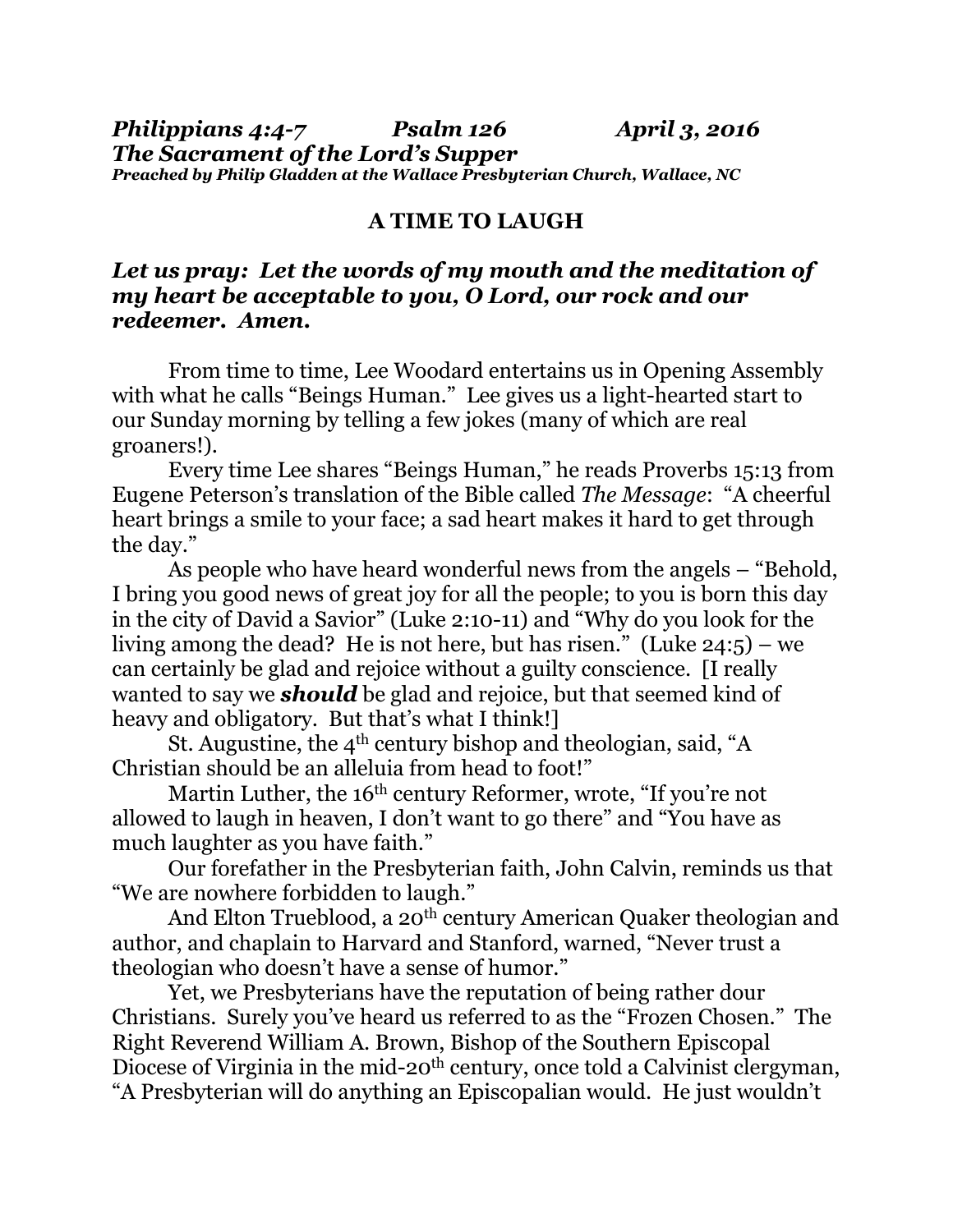enjoy it." H. L. Mencken, a journalist and satirist in the first half of the 20<sup>th</sup> century, once defined Puritanism as "the haunting fear that someone, somewhere may be happy." Somebody edited Mencken's phrase and described a Calvinist Presbyterian as "someone who lies awake at night worrying that someone, somewhere may be having a good time."

 Which reminds me of the man who, instead of lying awake at night worrying, had trouble staying awake in church. One particular Sunday, Gladys attended church services. The sermon seemed to go on forever and many in the congregation fell asleep. After the service, to be social, Gladys walked up to a very sleepy looking gentleman and, in an attempt to revive him from his stupor, extended her hand in greeting and said, "Hello, I'm Gladys Dunn." "You're not the only one," said the man.

 Speaking of long sermons, did you hear about the young minister who stood in the pulpit, looked out at the congregation, and noticed that the General Presbyter from the presbytery was in attendance? The new minister preached for all he was worth that day. After the service was over, the minister was shaking hands with the General Presbyter. "How did you like my sermon?" asked the young minister. "Young man, it was like the peace and mercy of God," said the General Presbyter. As the young minister started to puff up with pride, the General Presbyter continued, "It was like God's peace in that it passed all understanding and it was like God's mercy in that I thought it would endure forever."

 Speaking of God's peace, mercy, and mighty acts, today's psalm reminds us why God's people have reason to laugh and rejoice: "When the Lord restored the fortunes of Zion, we were like those who dream. Then our mouth was filled with laughter, and our tongue with shouts of joy." (Psalm 126:1-2) Why laugh and shout for joy? Because the Lord has done great things for us, and we rejoiced.

 But today's psalm isn't just about what God has done for God's people in the past, as if that wasn't enough. God's future holds the promise of turning tears into joy and weeping into shouts of joy. (Psalm 126:5-6) "Those who go out weeping, bearing the seed for sowing, shall come home with shouts of joy, carrying their sheaves."

 Last Sunday, we heard about Mary Magdalene "going out weeping" to the tomb early on a Sunday morning because her Lord was dead. At the end of the story, however, we heard about Mary Magdalene "going home with shouts of joy" as she excitedly shared the good news with the disciples, "I have seen the Lord!"

 The psalmist talks about God restoring the fortunes of Zion being a reason for laughter and shouts of joy. This Easter season is all about God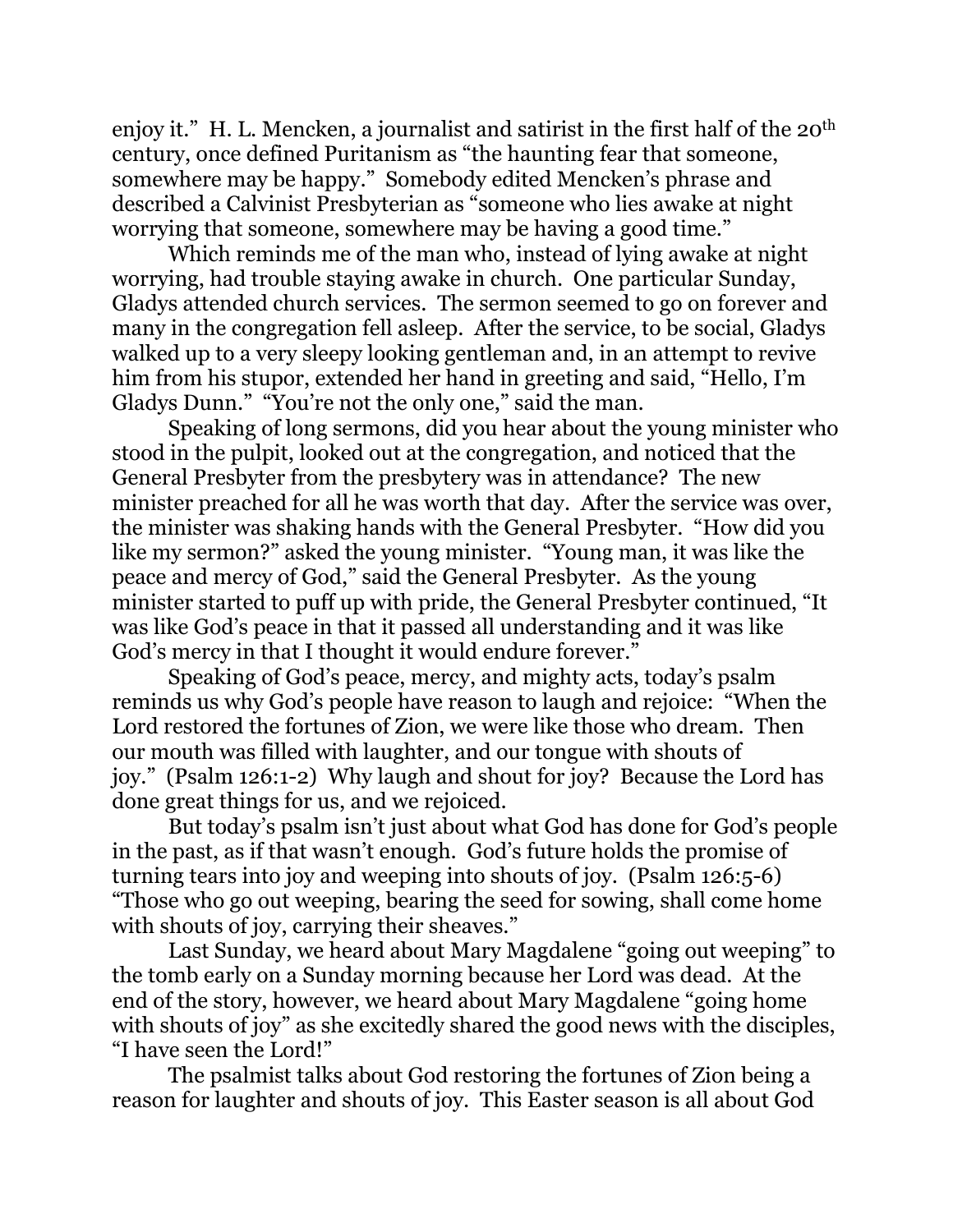restoring our fortunes by his grace and mercy through the death and resurrection of Jesus Christ from the dead.

 Speaking of God's grace, did you hear the one about the man who died and went to heaven? St. Peter met him at the pearly gates and said, "Here's how it works. You need 100 points to make it into heaven. You tell me all the good things you've done, and I give you a certain number of points for each deed, depending on how good it was. When you reach 100 points, you get in."

 "Okay," said the man. "I was married to the same woman for 50 years and never cheated on her, even in my heart." St. Peter said, "That's wonderful. That's worth three points." "Only three points?" asked the man. "Well, I attended church all my life and supported its ministry with my tithe and service." "Terrific," said St. Peter, "that's certainly worth a point." "One point!" cried the man. "Okay, how about this? I started a soup kitchen in my city and worked in a shelter for homeless veterans." "Fantastic," said St. Peter. "That's two more points." "TWO POINTS!" shouted the man. "At this rate, the only way I'm gonna get into heaven is by the grace of God." St. Peter smiled and said, "Come on in!"

 The old saying goes, "If you want to make God laugh, tell him your plans." God must have a sense of humor – after all, he created us and the hippopotamus! But God pulled a good one on Abraham and Sarah when he promised them they would have a child in their old age. Sarah was eavesdropping behind the tent flap, and when she heard God's promise, she laughed to herself and said, "After I am worn out, and my lord is old, shall I have pleasure?" When God asked Abraham why Sarah laughed and doubted his promise, Sarah denied it and said, "I did not laugh," because she was afraid. But God said, "No, but you did laugh!" And when old Sarah gave birth to the child of the promise, he was named "Isaac," which means laughter. Sarah said, "God has brought me laughter. All who hear about this will laugh with me. Who would have said to Abraham that Sarah would nurse a baby? Yet I have given Abraham a son in his old age!" (Genesis 18:12-15 and 21:6-7)

 As the note in the bulletin says, today is known as Bright Sunday or Holy Humor Sunday, with roots in the ancient Christian tradition of continuing our Easter celebration with "days of joy and laughter," because Easter was God's practical joke on the devil by raising Jesus from the dead.

 Speaking of death and resurrection, did you hear about the three ministers who were sitting in a local coffee shop talking about death and dying? One of them asked, "What do you want people to say about you at your funeral?" The Presbyterian minister said, "I'd want people to say, 'He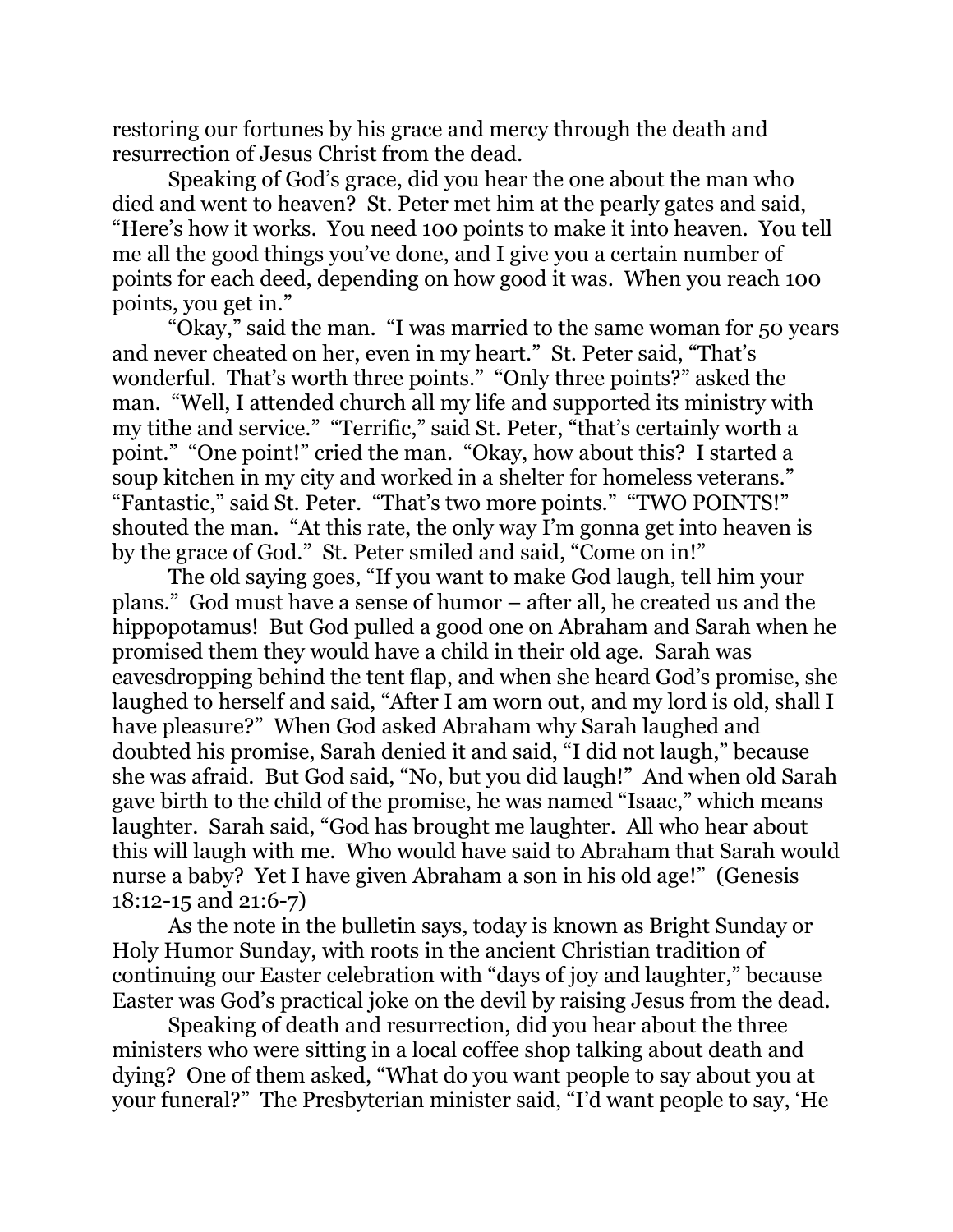was a great and compassionate humanitarian who cared about those in need.'" The Methodist minister said, "I'd like for people to say, 'She was a good mother and wife, a woman whose life was a fine example for others to follow.'" The Baptist minister said, "I'd like for people to remember me for my fine sermons and church growth." An old farmer sitting at the next table over was listening to everything the ministers were saying. He leaned over and said, "That's all well and good, preachers, but I'd rather hear 'em say, 'Look, he's breathing!'"

 The psalmist says laughter and joy come because God has restored his peoples' fortunes. And, the psalmist says, weeping will turn into shouts of joy when God restores our fortunes in the future. That's the Easter message! Because of what God has done in the past in the life, death, and resurrection of Jesus Christ, we can live confidently in the present and for the future.

 So, what can we do in response to this laugh-inspiring, joy-giving good news that Jesus Christ is risen from the dead?

 Well, we might not want to be like the Christian barber who had been thinking he would share his faith with his customers more. One night in prayer he decided to witness to the first customer who walked in the next morning. Soon after he opened his shop, the first man came in and said, "I want a shave." The barber said, "Certainly, I'll be with you in a minute." He went to the back of the shop and prayed, "Lord, I'm going to witness to this man, so help me to know just the right thing to say. Amen." Then the barber quickly came out with his sharp razor in one hand and his Bible in the other hand. He cheerfully said, "Good morning, sir. I have a question for you. Are you ready to die?"

 Sad to say, all too often our response to God's great acts of mercy and power in the past is to be like the climber who fell off a cliff. As he tumbled down, he caught hold of a small branch wedged in the rock. "HELP! IS THERE ANYBODY UP THERE?" he shouted. A majestic voice boomed through the gorge, "I will help you, my son, but first you must have faith in me." "Yes, yes, I trust you!" cried the man. "Let go of the branch," boomed the voice. "WHAT?" cried the man. "ARE YOU CRAZY? LET GO OF THE BRANCH?" The voice said, "Trust me, son. Let go of the branch." There was a long pause, and then the man shouted again, "IS THERE ANYONE ELSE UP THERE I COULD TALK TO?"

 Or how about the Sunday School teacher who was talking to her class full of 10-year old boys? "Would you give \$1,000,000 to the missionaries?" she asked. All of the boys eagerly said, "Yes!" "Would you give \$1,000?" Again the boys yelled, "Yes!" "How about \$100?" the teacher asked. "Oh,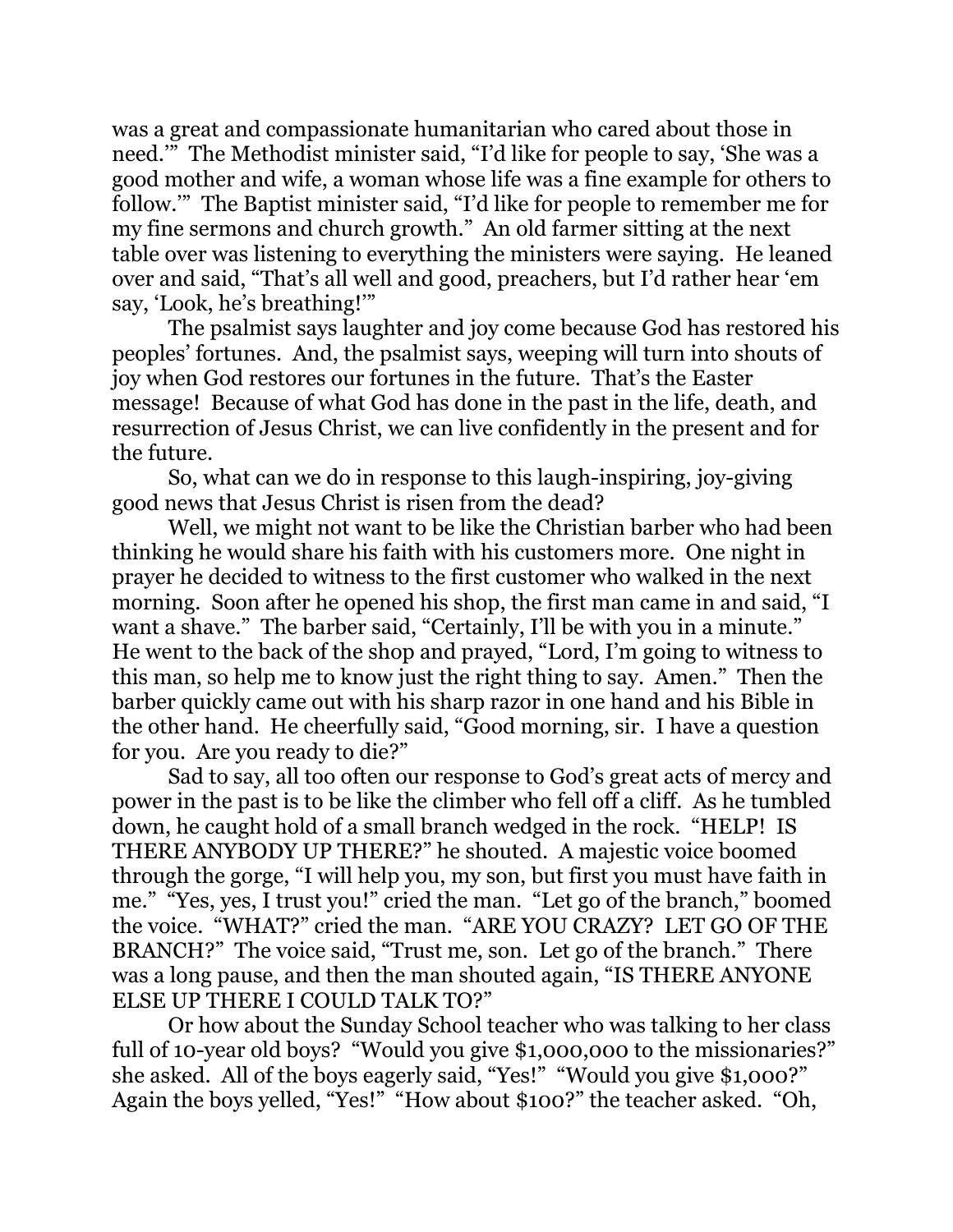yes we would," they all agreed. "Would you give just one dollar to the missionaries?" she asked. All of the boys shouted "Yes!" except for Johnny. The teacher noticed Johnny clutching his pocket and asked him, "Johnny, why didn't you say 'yes' this time?" Johnny stammered, "Well, I *have* a dollar!"

 Well, it's time to wrap up this sermon. Several years ago, I was at a class cookout at Wallace Elementary School. The man standing next to me introduced himself and said, "You're the preacher at Wallace Presbyterian Church, right?" He told me he was a lay preacher at a small church out in the country near Harrells. He admitted he could get rather long-winded in his sermons. He told me that one Sunday he preached a very long sermon. Afterwards, as he was shaking hands with the congregation, a little lady in her 90's came up to him and said, "Preacher, you know what they say. Sermons are like biscuits – they're both better with shortening!"

 In the book of Ecclesiastes we read, "For everything there is a season, and a time for every matter under heaven: a time to weep, and a time to laugh; a time to mourn, and a time to dance." (Ecclesiastes 3:1, 4)

 Life brings us many reasons to weep and mourn. We all know how true that is! God gives us reason to laugh and to dance, because he raised Jesus Christ from the dead and has promised us the same for the future.

 In a few minutes we will come to our Lord's table for the sacrament. In the words of invitation you will hear, "This is the joyful feast of the people of God." Yes, the Lord's Supper is a holy and reflective time, but it also reminds us of the joyful heavenly banquet we are promised by the Lord. As we eat the bread and drink the cup, we live out Psalm 126 – we remember how God has restored our fortunes through Jesus Christ, and we live in hope for the present and the future, that God will restore our fortunes as he does great things for us.

 During a children's sermon on Communion Day, the minister was talking about the meaning of communion. He said, "The Bible talks of Holy Communion being a 'joyful feast.' What does that mean? Well, 'joyful' means happy, right? And a feast is a meal. So a joyful feast is a happy meal. And what are three things we need for a happy meal?" One of the children piped up and said, "A hamburger, fries, and a small drink!"

 No hamburger, fries, and small drink at this joyful feast today – but we taste and see God's grace and mercy, God's great things, as we take the bread and cup in this "happy meal."